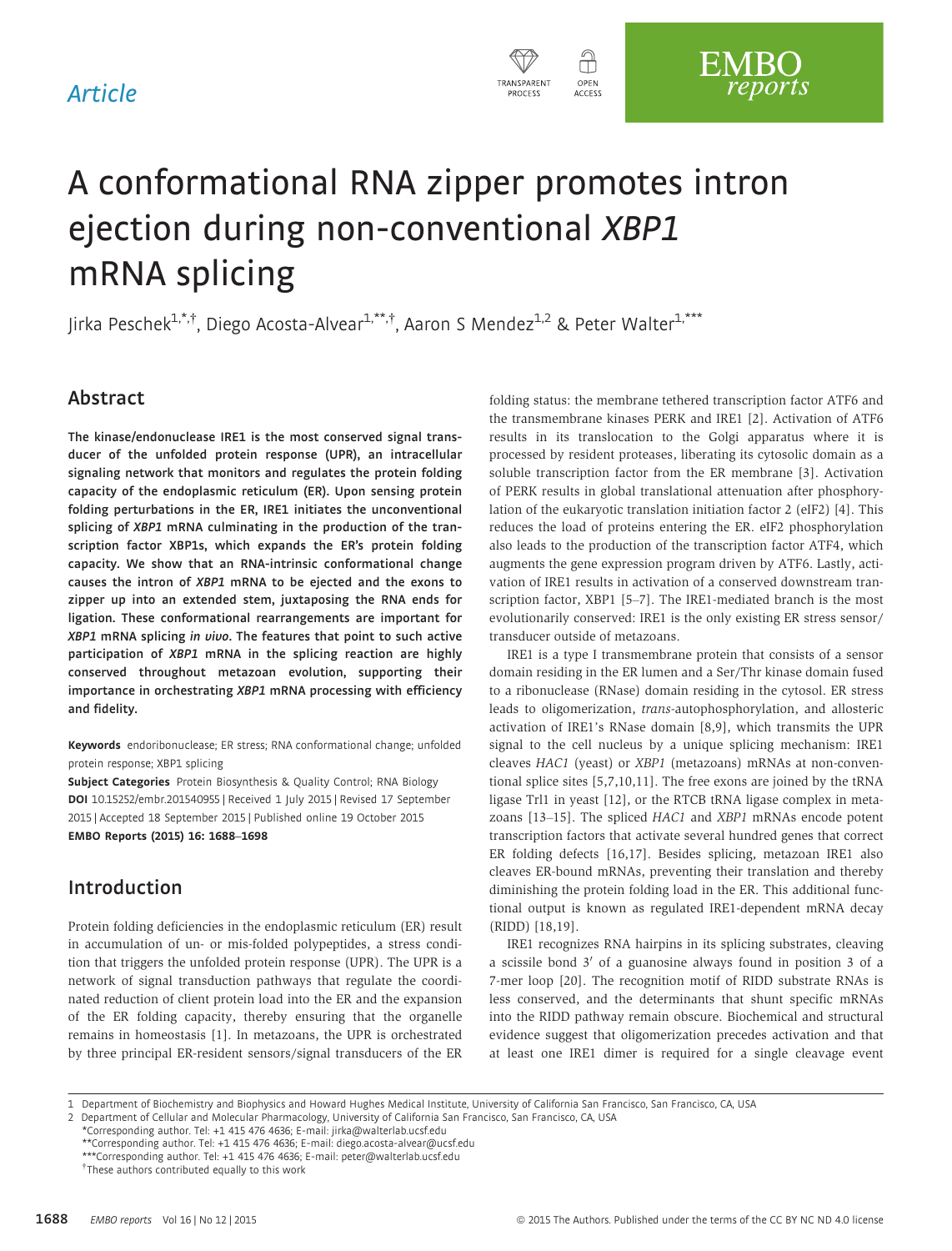[8,21]. How the splicing reaction, requiring two cleavage events and the subsequent ligation of the correct exon ends, is orchestrated with fidelity also remains an outstanding question. Here, we provide evidence that XBP1 mRNA is not a passive substrate but an active protagonist in the splicing reaction.

# Results

# Conserved features in metazoan XBP1 mRNAs are required for recognition and cleavage by IRE1

To investigate the RNA features required for XBP1 mRNA splicing, we performed multiple-sequence-alignment analyses of RNA segments adjacent to the splice sites from evolutionarily distant metazoans (Figs 1A and EV1A). These analyses identified the conserved exon–intron boundaries conforming to the  $C(C/U)G$ CAGC consensus sequence of the splice junctions separated by the non-conventional intron (Figs 1A and EV1A and see [20]). RNA secondary-fold predictions suggested that these sequences fold into a conserved bifurcated stem-loop (BSL) structure comprised of three stems (Fig 1B, left structure, and Fig EV1B, top structures): a central stem, S1, and two arm stems, S2 and S3. S1 is formed by exon–exon pairing. Note that Fig 1B only shows the portion of the stem that is proximal to the bifurcation. S1 can invariably be extended to form a long stem interrupted by bulges (Fig EV1C), whereas S2 and S3 are short stems formed by exon– intron pairing. Analyses of recently published datasets obtained using two different genome-wide methods to determine RNA secondary structures in living cells [22,23] support our computational predictions of the secondary fold of the XBP1 BSL in vertebrates (Fig EV2).

By contrast, similar structure prediction analyses performed on the corresponding spliced mRNA molecules from which we removed the intron and adjoined the exons computationally suggested that the spliced RNA folds into an extended stem loop (Fig 1B, right structure, and Fig EV1B, bottom structures). In this structure, the exon–exon base pairing of S1 is preserved but now is extended by a previously unrecognized new stem ES1 that results from base pairing between the exons. ES1 is a short stem interrupted by embedded bulges. Strikingly, we found that ES1 is conserved even among distant metazoans (Fig EV1B, bottom



#### Figure 1. Conserved features in metazoan XBP1 mRNAs.

- A Multiple sequence alignment of XBP1-BSL. IRE1 cleavage sites are indicated in boldface. The guanosines 3' of the scissile bond are colored in red. Grey boxes: 7-mer loops harboring the cleavage sites. Dash-outlined box: unconventional XBP1 intron. Asterisks: conserved bases. Colored arrows: stems in human XBP1-BSL or in its corresponding spliced structure.
- B Secondary structures of the human XBP1-BSL (from sequence in A) and its corresponding spliced RNA. Arrowheads: scissile bonds (unspliced structure); exon–exon junction (spliced structure). Closed circles: Watson–Crick base pairs. Open circles: Wobble base pairs. Colored arrows: stems in unspliced and spliced XBP1-BSL structures. S1, central stem; S2, S3, arm stems; ES1, extended stem.
- C Predicted tertiary structure of the unspliced human XBP1-BSL. The intron is colored in grey. The guanosines 3' of the scissile bond are colored in red. Arrowheads: scissile bonds.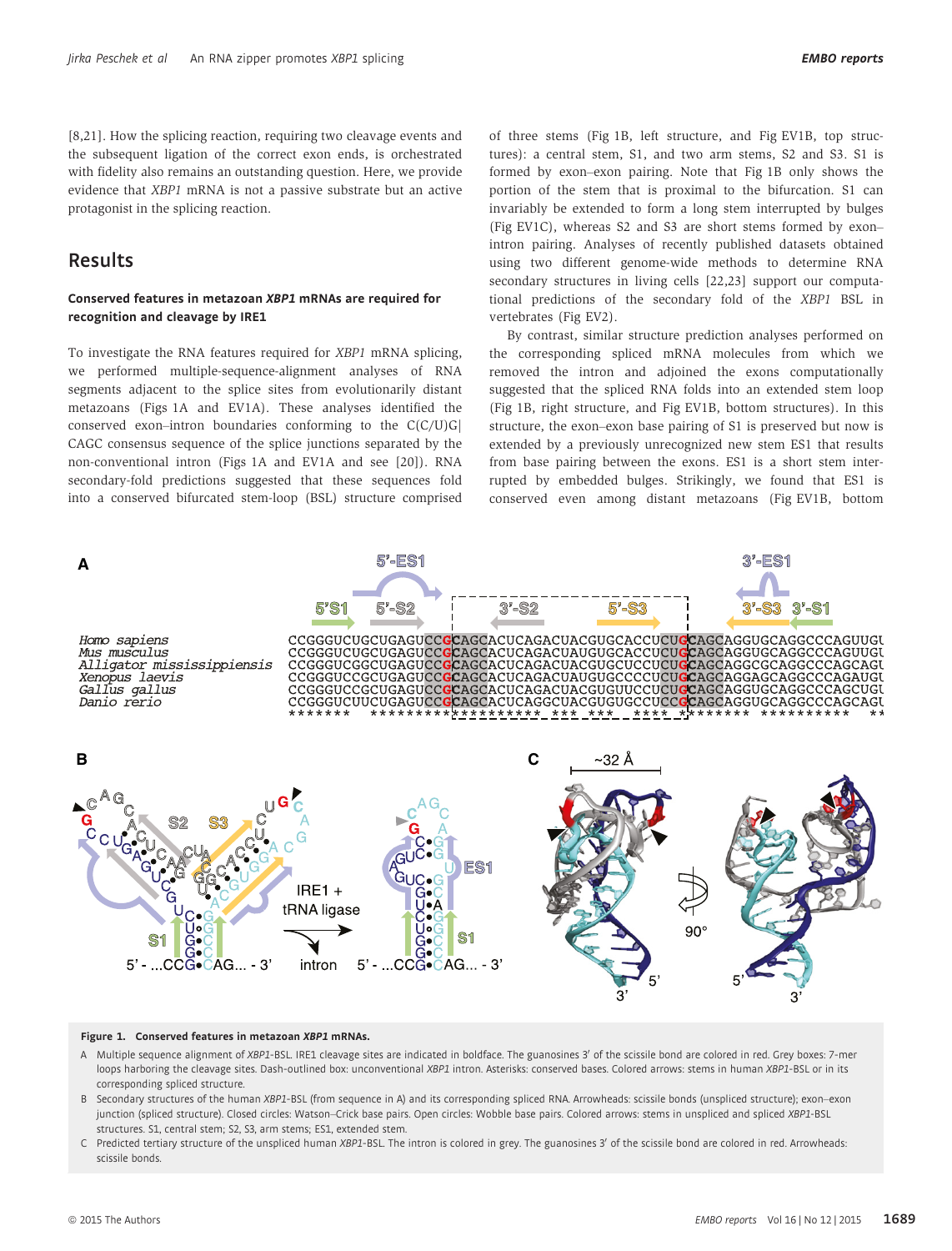structures), suggesting that it may be part of an evolutionarily conserved architectural requirement for splicing.

Three-dimensional structure predictions on human XBP1 mRNA suggested that the loops containing the exon–intron boundaries are placed within  $\sim$ 32 Å of each other (Fig 1C), which renders cleavage of both sites by a single IRE1 dimer sterically improbable. We surmise that IRE1 assemblies that are obligatorily larger than a dimer are necessary to concomitantly engage both splice sites (see Discussion for details).

To determine the functional importance of the features thus identified, we constructed a short RNA transcript harboring the BSL of human XBP1 mRNA (XBP1-BSL) (Fig EV3A, see Materials and Methods for details). Incubation of XBP1-BSL with recombinant human IRE1x-KR43 (containing IRE1x's kinase and RNase domains and a 43-residue portion of the N-terminal linker that tethers the kinase domain to IRE1's transmembrane domain) yielded the expected cleavage products on denaturing polyacrylamide gels (Fig 2A). In agreement with previous findings [7,24], replacement of the guanosine residues  $5'$  of the scissile bond at either or both splice junctions by adenosines abrogated the cleavage reaction (Fig 2B–D), while not disrupting the predicted secondary structure fold (Fig 2E). Moreover, these results showed that the cleavage of each splice site proceeds independently and with comparable rates (compare Fig 2B and C), suggesting that IRE1 does not cleave the splice junctions in an obligate order.

Because of the repeated consensus motif at both splice junctions, IRE1 cleavage and exon–exon ligation restores this sequence element. Secondary structure prediction of the spliced XBP1-BSL indicated that the newly generated CCG|CAGC motif would be constrained in a 6-mer loop rather than the conserved 7-mer loop of the original splice junctions (Fig 1B). Importantly, IRE1a-KR43 did not cleave an RNA probe containing the spliced XBP1 sequence  $(XBP1-BSL<sup>spliced</sup>)$  (Fig 2F), demonstrating that, in order to be cleaved by IRE1 $\alpha$ , the consensus sequence must be in the correct structural context. Ribonuclease T1 mapping further confirmed the presence of ES1 in the secondary structure of XBP1-BSL<sup>spliced</sup> (Fig EV3B). In additional support of this notion, phylogenetically distant BSLs likewise predicted the restored consensus placed in 5- or 6-membered loops after splicing (Fig EV1B). Thus, formation of ES1, which restrains this loop, serves to render the spliced product resistant to re-cleavage by IRE1.

Formation of ES1 requires intron displacement and conformational rearrangements that may facilitate the completion of the splicing reaction after IRE1 cleavage. These changes are driven by the new base pairing between exons, which resembles a zipper-like mechanism. Indeed, the predicted tertiary structure of the spliced RNA suggested that the conformational rearrangements introduced after formation of ES1 would allow the spliced XBP1 stem loop to sway away after its engagement with IRE1 to allow handover for ligation (Fig 2G). We reasoned that such zippering-up of the exons during formation of ES1 might provide an RNA-intrinsic switch important for intron removal.

To test this concept, we resolved the  $IRE1\alpha$ -KR43 cleavage products of XBP1-BSL by native polyacrylamide gel electrophoresis (Fig 3A). Indeed, we observed that, upon IRE1a-KR43-catalyzed cleavage, the intron was ejected even in the absence of ligation, while the  $5'$  and  $3'$  exons remained base-paired to each other (Fig 3B). Thus, the extended base pairing of the exons via formation of ES1 may serve as the driving force for melting the exon–intron base pairing in S2 and S3. Hence, exon–exon base pairing may have an additional function than promoting adherence of the ends to be joined together, as previously proposed [24].

# Formation of ES1 is required for intron ejection and efficient splicing of XBP1 mRNA

We next completed the RNA splicing reaction in vitro by inclusion of tRNA ligase (Fig 3A). First, we cleaved XBP1-BSL with IRE1a-KR43 and then added mammalian RTCB tRNA ligase complex (RTCB) or yeast tRNA ligase (Trl1) and confirmed the identity of the splice products by sequencing (Fig EV3C). We observed the production of circularized introns irrespective of thermal denaturation prior to ligase addition, indicating that the reaction conditions remained compatible with the ligation reaction (Fig 3C, lanes 4 and 7, and lanes 10–11, 13–14). By contrast, efficient exon–exon ligation only occurred in the absence of thermal denaturation, indicating that the exons must stay together for splicing to occur (Fig 3C, compare lanes 3–4 with 6–7 and 10–11 with 13–14).

While the reaction catalyzed by Trl1 requires a tripartite mechanism consisting of modifying the cleaved ends (i.e. opening the  $2'$ –3' cyclic phosphate produced by Ire1 and 5'-end phosphorylation) followed by ligation [25], RTCB employs a direct mechanism where the ends generated by IRE1 are adjoined without prior modification [26]. Regardless of the ligase we used, splicing was always abrogated after thermal denaturation, indicating that the base pairing of the exons is a prerequisite irrespective of the biochemistry of the ligation reaction (Fig 3C).

To explore the role of ES1 formation in these reactions, we engineered an XBP1-BSL mutant, termed  $XBP1-BSL<sup>NZ</sup>$  ("non-zippering"), in which base substitutions prohibit the zippering of the exons and formation of ES1 after cleavage by IRE1, but maintain the predicted secondary and tertiary structures of XBP1-BSL (Figs 4A and EV4A). Cleavage of  $XBP1-BSL<sup>NZ</sup>$  by IRE1 $\alpha$ -KR43 was indistinguishable from that of the wild-type XBP1-BSL, validating the design (Fig 4B). Ribonuclease T1 mapping confirmed that the wild-type XBP1-BLS and  $XBP1-BSL<sup>NZ</sup>$  assume similar structures, as predicted by our computational modeling (Fig EV4B). However, by contrast to the wild-type  $XBP1-BSL$ , the splicing efficiency of  $XBP1-BSL<sup>NZ</sup>$  was severely compromised (Fig 4C and D, compare lanes 3–7 to lanes 10–14). This impairment occurred independent of which ligase we used.

Interestingly, we noted that, whereas ligation of the wild-type XBP1-BSL by Trl1 proceeded to the anticipated splicing product,  $XBP1-BSL<sup>NZ</sup>$  was efficiently re-ligated at the exon–intron boundaries to restore the input RNA (Fig 4C, lanes 3–7). By contrast, RTCB produced heterogeneous products, resulting from re-ligation of either single exon to the intron (Fig 4D, lane 7, labeled by open arrowheads), both exons to the intron restoring the substrate (Fig 4D, lane 7, labeled by an asterisk), or exon-to-exon resulting in some fully spliced product (Fig 4D, lane 7, labeled by a closed arrowhead). We surmise that the difference between the ligases used may be due to the presence of the additional subunits in RTCB, which include DDX1, a helicase that might assist, albeit inefficiently, in intron removal even when ES1 cannot form.

To show directly that formation of ES1 is important for intron ejection, we next cleaved  $XBP1-BSL<sup>NZ</sup>$  with IRE1 $\alpha$ -KR43 and analyzed the reaction products on native polyacrylamide gels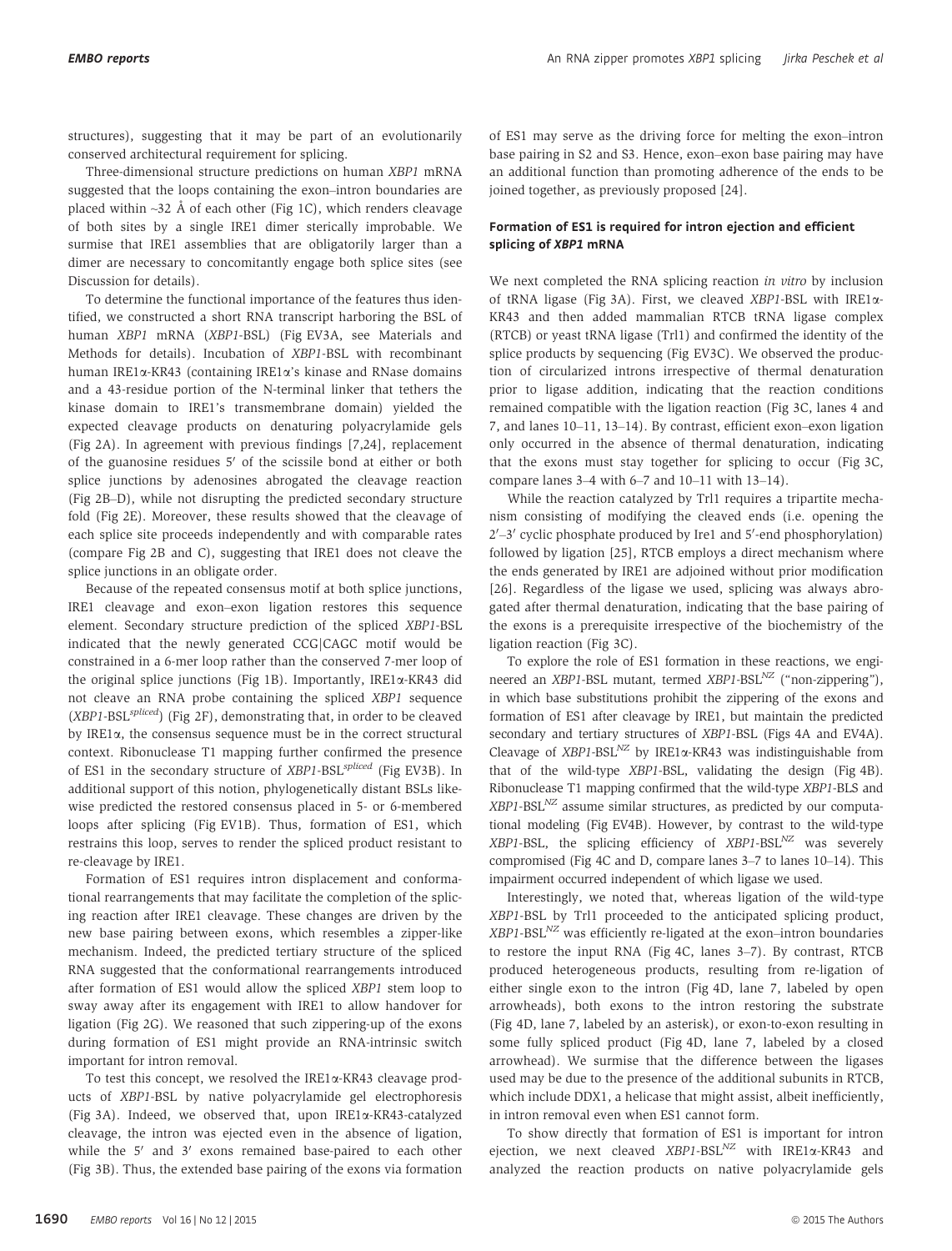

#### Figure 2. Cleavage of XBP1 mRNA by IRE1.

A TBE–urea–PAGE gel showing the IRE1-mediated cleavage pattern of the short XBP1-BSL transcript of human origin.

- B-D TBE-urea-PAGE gels showing the IRE1-mediated cleavage pattern of human XBP1-BSL cleavage-site mutants. Red crosses over the schematic of the RNA structures on the right side of each gel indicate G-to-A substitutions in the IRE1 cognate sequence within the loops (see E for details).
- E Secondary structure of cleavage-site mutants of human XBP1-BSL. Substituted bases are indicated in red. Arrowheads: scissile bonds.
- TBE-urea-PAGE gel showing that IRE1 does not cleave the spliced XBP1-BSL RNA. The RNAs in (A–D, F) were incubated with 0.5 µM of IRE1a-KR43 for the indicated times.
- G Superimposition of the predicted tertiary structures of unspliced and spliced XBP1-BSL RNAs used in (A–D, F). Arrowheads: scissile bonds (unspliced structure); exon–exon junction (spliced structure). The intron is colored in grey, and the exons are colored in blue (unspliced structure) or gold (spliced structure). The guanosines 3' of the scissile bond are colored in red.
- H Pictogram key.

(Fig 4E and F). Under these conditions, the cleavage products of  $XBP1-BSL<sup>NZ</sup>$  co-migrated at the same position as the input RNA unless the sample was heat-denatured (Fig 4E and F, compare lanes 2 and 4), indicating that  $XBP1-BSL<sup>NZ</sup>$  indeed failed to eject the intron. Adding Trl1 to  $XBP1-BSL<sup>NZ</sup>$  in a subsequent reaction after the cleavage reaction was complete led to efficient re-ligation to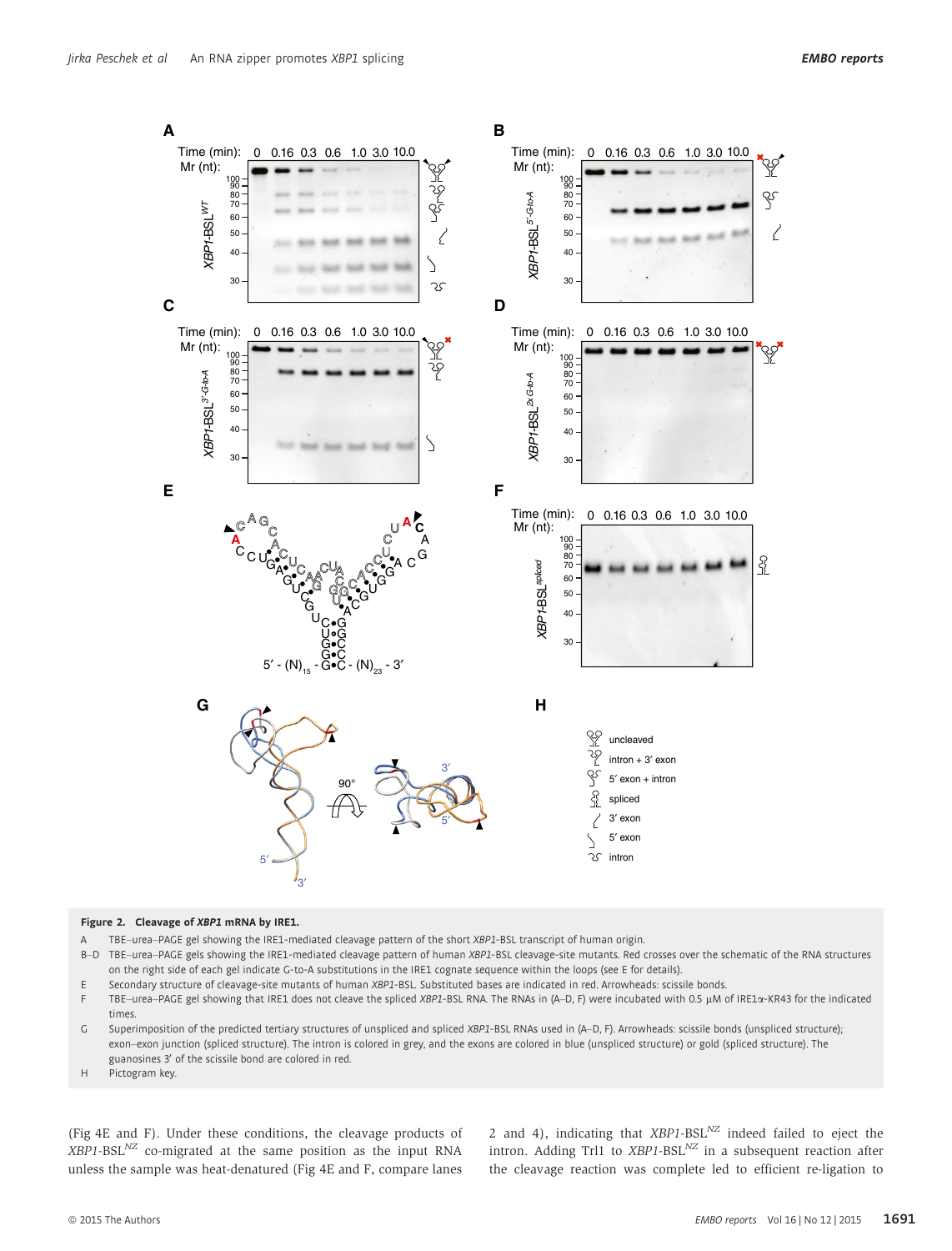

## Figure 3. Formation of ES1 is required for XBP1 mRNA intron ejection.

A Schematic of experimental steps for PAGE gels shown in (B, C).

- B Native PAGE gel showing intron ejection and exon base pairing after IRE1 cleavage. The grey box indicates the unligated ends generated by IRE1 cleavage: 2'-3' cyclic phosphate and 5' hydroxyl. The RNAs were incubated with 0.5  $\mu$ M of IRE1 $\alpha$ -KR43 for 10 min prior to thermal denaturation.
- C TBE–urea–PAGE gel showing the ligation of IRE1-cleaved XBP1-BSL after incubation with the RTCB complex or Trl1 ligase after thermal denaturation. Arrowheads: spliced products. Circ. intron: circularized intron. The RNAs were incubated with 0.5  $\mu$ M of IRE1 $\alpha$ -KR43 for 5 and 30 min. All reactions with RTCB were supplemented with recombinant archease.

restore the input substrate (Fig 4E, lane 5). By contrast, when we used wild-type XBP1-BSL as the substrate, addition of Trl1 led to completion of the splicing reaction, consistent with the substrate's capacity to form ES1 and eject the intron (Fig 4E, lane 10). Adding the RTCB complex to  $XBP1-BSL<sup>NZ</sup>$  after cleavage led to the production of incomplete splice products (Fig 4F, lane 5, labeled by a diamond) and restored some of the input (Fig 4F, lane 5, labeled by an asterisk), whereas the same experiment using wild-type XBP1- BSL as a substrate exclusively produced a spliced product, despite the reaction not reaching completion (Fig 4F, lane 10). These results are in agreement with those presented in Fig 4C and D.

Independent biochemical methods suggested that the XBP1-BSL adopts a predominant structure (Figs EV2 and EV4B). However, computational predictions showed that even before IRE1 cleavage, XBP1-BSL can adopt more than one secondary structure, which raises the possibility that additional conformers can establish an equilibrium between alternative structures (Fig EV5). By contrast,  $XBP1-BSL<sup>NZ</sup>$  was predicted to assume only one conformation (Figs 4A and EV4A), locking it into a more rigid conformation that mimics the most stable XBP1-BSL conformer (Fig EV4B).  $XBP1-BSL<sup>NZ</sup>$  exhibited a melting temperature that was 5°C higher than that of wild-type XBP1-BSL (Fig EV4C). These results suggest that the added structural plasticity of XBP1-BSL may be important to initiate the zippering of exons leading to ES1 formation and intron ejection. Similar analyses on the spliced XBP1-BSL yielded an even higher melting temperature (~84°C), indicating the formation of a thermodynamically stable fold after splicing (Fig EV3D).

## Formation of ES1 is required for efficient XBP1 splicing in cells

We next asked if the RNA zippering mechanism leading to ES1 formation is important for XBP1 mRNA splicing in vivo. To this end, we introduced a XBP1::GFP<sup>venus</sup> reporter bearing the non-zippering mutations in the BSL into HEK293T cells (Fig 5A). Indeed, as measured by semi-quantitative multiplex reverse transcription PCR, upon induction of ER stress by thapsigargin (which inhibits calcium re-uptake into the ER) splicing was severely compromised in cells harboring the  $XBP1-BSL<sup>NZ</sup>$  version of the reporter when compared to cells harboring the wild-type version (Fig 5B, compare lanes 1–3 to 4–6). Note that PCR products derived from endogenous XBP1 mRNA provided a convenient internal control (Fig 5B, lanes 7–9). To ascertain the impact of the compromised splicing on the synthesis of the encoded protein product, we conducted immunoblot analyses of lysates of the cells transfected with the aforementioned constructs. Because the constructs encode N-terminal FLAG epitope tags, we could analyze the accumulation of protein products encoded by the spliced and unspliced RNAs (Fig 5C). Cells expressing the mutant  $XBP1-BSL<sup>NZ</sup>$  version of the reporter were compromised in generating the product encoded in the spliced mRNA and instead accumulated the product encoded in the unspliced one (Fig 5D, compare lanes  $1-2$  to  $4-5$ ). By late time points, the cells expressing the  $XBP1-BSL<sup>NZ</sup>$  reporter showed a mild increase in the spliced product (Fig 5D, compare lanes 4–5 to lane 6); however, this accumulation was much reduced when compared to the product encoded by the wild-type reporter (Fig 5D, compare lanes 3 and 6). This result is consistent with an inefficient conversion rate of the unspliced transcript into its spliced form. Thus, both in vitro and in vivo experiments converge in support of the model that an RNA conformational rearrangement via ES1 formation and intron ejection ensures efficient XBP1 mRNA splicing.

# **Discussion**

The non-conventional splicing of XBP1 mRNA requires coordinated cleavage and ligation events. Since both exon–intron splice junctions are comprised of stem-loop structures, base pairs need to be melted to eject the intron prior to ligation of the exons. Here, we show that an RNA-intrinsic structural rearrangement allows the severed exons to engage in the pairing of bases (leading to the formation of ES1) that before cleavage were engaged in pairing to the intron (in stems S2 and S3). In this way, the exons zipper up into an extended stem (S1-ES1), juxtaposing the RNA ends to be ligated but constraining the resulting loop so that no functional IRE1 cleavage-site results. This mechanism ensures the correct RNA ends are presented to the ligase, suggesting that the ligase itself does not discriminate between exon and intron ends as corroborated by the observed exon–intron re-ligation in the absence of intron ejection.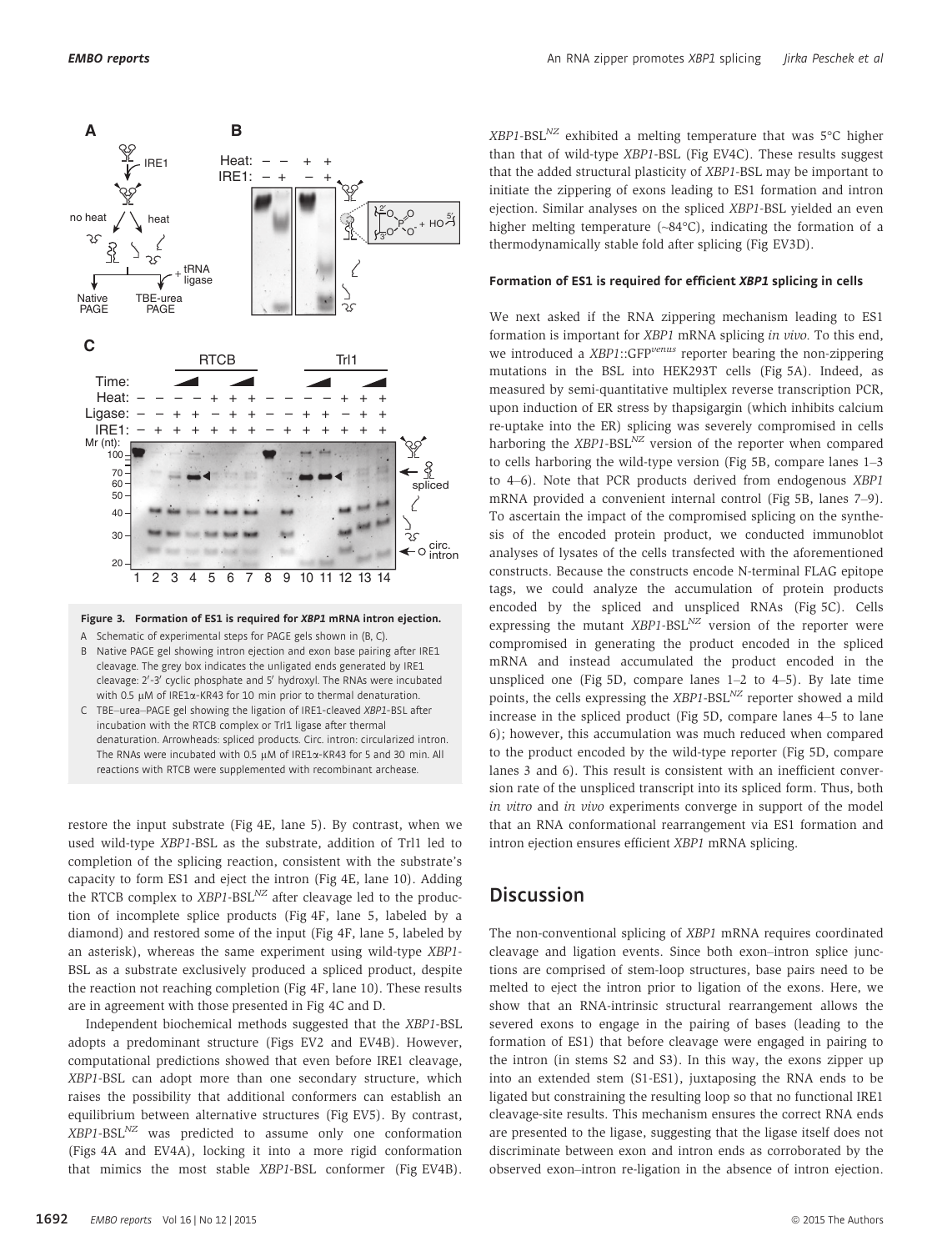



**B**





Figure 4. Formation of ES1 is required for XBP1 mRNA splicing.

1 2 3 4 5 6 7 8 9 10 11 12 13 14

- A Secondary structure of the mutant XBP1-BSL<sup>NZ</sup> RNA transcript. The base substitutions indicated in red disrupt exon–exon base pairing. Arrowheads: scissile bonds. B TBE–urea–PAGE gels showing cleavage of the XBP1-BSL<sup>NZ</sup> or XBP1-BSL<sup>N7</sup> RNAs by IRE1. The RNAs were incubated with 0.5 µM of IRE1a-KR43 for the indicated times.
- C, D TBE-urea-PAGE gels showing IRE1-mediated cleavage of the XBP1-BSL<sup>WT</sup> or XBP1-BSL<sup>NZ</sup> RNAs and their splicing after incubation of the cleaved RNAs with Trl1 (C), or the RTCB complex (D). All reactions with RTCB were supplemented with recombinant archease. Circ. intron: circularized intron. Asterisk: input RNA (both exons religated to intron). Open arrowheads: incomplete splice products (5' or 3' exons ligated to the intron). Closed arrowhead: spliced product. The RNAs in (C, D) were incubated with 0.5 µM of IRE1a-KR43 for cleavage and with the depicted tRNA ligase for the indicated times. The light grey pictograms on the right of the gels indicate the partially cleaved or incompletely spliced RNAs (containing a single exon and the intron).
- E, F Native PAGE gels showing IRE1-mediated cleavage of the XBP1-BSL<sup>WT</sup> or XBP1-BSL<sup>NZ</sup> RNAs and their splicing after subsequent incubation of the cleaved RNAs with Trl1 (E) or the RTCB complex (F). The RNAs in (E, F) were incubated with 0.5 µM of IRE1 $\alpha$ -KR43 prior to thermal denaturation and ligation. The ligation reactions in (F) were supplemented with recombinant archease. Asterisk in (F): input RNA (both exons re-ligated to intron). Diamond in (F): incompletely spliced products (a single exon ligated to the intron). Note that the spliced product (exon–exon ligation) co-migrates with the incompletely spliced products, which makes it indistinguishable in native PAGE conditions.

S

1234 5 6789 10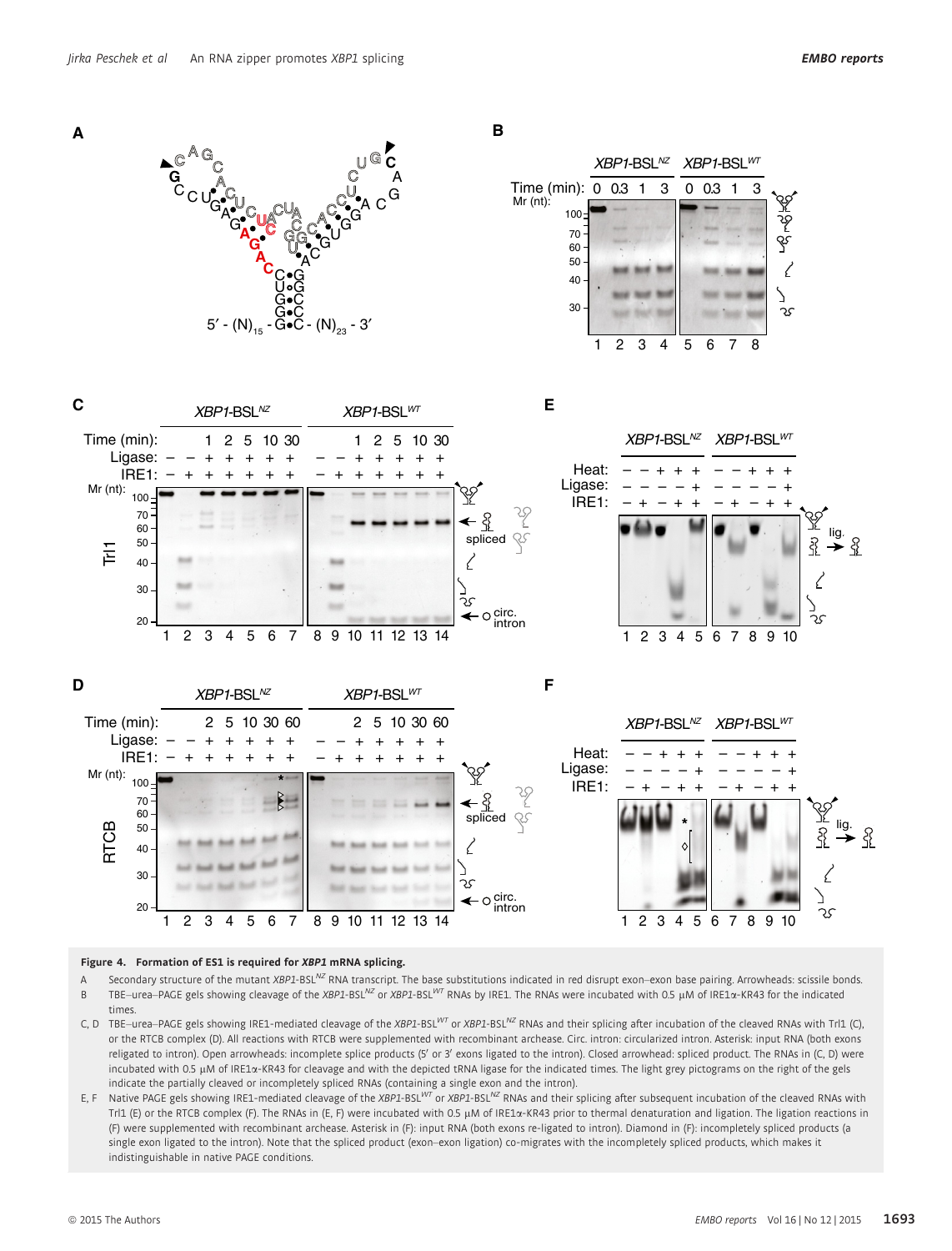

Figure 5. Formation of ES1 is required for efficient XBP1 mRNA splicing in vivo.

A Schematic of XBP1 reporters. Arrows: annealing positions of the oligonucleotides used for the semiquantitative multiplex RT–PCR.

- B Agarose gel electrophoresis of multiplex RT–PCR products. Note the progressive loss of the non-zipper XBP1 reporter mRNA upon ER stress (lanes 4–6), attributable to degradation of incomplete splice products.
- C Schematic of the N-terminus FLAG epitope-tagged protein products encoded by the reporters in (A).
- Immunoblot analysis of the products encoded by the reporters in (A). Note the accumulation of unspliced product in the cells harboring the non-zipper XBP1 reporter (lanes 4 and 5) compared to the cells harboring the wild-type (lanes 1–3). GAPDH: loading control. Asterisk: non-specific band.

Intron ejection occurs in the absence of ligase and was prevented in a mutant in which ES1 cannot form. Failure to form ES1 impaired mRNA splicing in vivo, indicating that the conformational rearrangements leading to intron ejection are important for XBP1 mRNA splicing in a living cell. These features are highly conserved throughout metazoan evolution, supporting their importance in orchestrating the splicing reaction with efficiency and fidelity.

The energetics of the RNA rearrangements are intriguing because, after IRE1-cleavage, the XBP1-BSL RNA settles into a conformation with fewer base pairs (5 base pairs in the newly formed ES1 versus the original 13 base pairs engaging the intron in the uncleaved XBP1-BSL) that a priori would seem less stable. However, melting temperature analysis of the spliced BSL indicates that this is not the case and that the BSL adopts a thermodynamically stable fold after splicing. Analysis of the melting temperature and the prediction of a dynamic equilibrium between multiple alternative conformational states of the uncleaved XBP1-BSL RNA suggest that intron ejection and ES1 formation are energetically favored because a more rigid, less plastic structure is formed. This could be attributable, at least in part, to the existence of conformers with partial zippering of the exons (see Fig EV5, middle structure, which shows incomplete formation of ES1). Moreover, both (i) the local concentration of the intron is reduced upon its ejection and, (ii) as suggested by our in vitro data, the intron is circularized by the tRNA ligase following its excision. Both mechanisms would render the back-reaction substantially less favorable.

Structural models depicting the interaction of yeast Ire1 with substrate RNA postulate recognition of a single stem loop by an RNase-active Ire1 dimer oriented in a back-to-back conformation [21]. Both human IRE1 and yeast Ire1 possess high structural similarity [27,28], suggesting a similar recognition mode, wherein each stem loop of the XBP1-BSL could be recognized and cleaved by an active enzyme dimer. Our tertiary structure predictions place the scissile bonds in apposition and about  $32 \text{ Å}$  apart from each other (Fig 1C), suggesting that this particular RNA architecture allows coordination of both cleavage events by independent IRE1 dimers or higher-order structures. This notion is in line with work from our laboratory, showing that higher-order IRE1 assemblies are required for full activation of IRE1's ribonuclease activity in yeast and mammals [8,29,30]. Moreover, as previously shown for yeast Ire1, only one stem loop can be accommodated in the dimeric RNaseactive site [21] and human IRE1 has a highly similar geometry (PDB ID 4Z7G) [31], further substantiating the need for independent RNase-active sites. We speculate that the coordinated cleavage could be carried out by two adjacent dimers within an IRE1 oligomer in which the active sites are spaced by  $~40$  Å (yeast IRE1: PDB ID 3FBV) [8].

IRE1 exerts both corrective and pre-emptive tasks through XBP1 mRNA splicing and RIDD, respectively. Both functions rely on the processing of ER-bound mRNAs by IRE1: one involving a single or multiple non-coordinated endonucleolytic cleavage events with low sequence or structural requirements leading to mRNA decay as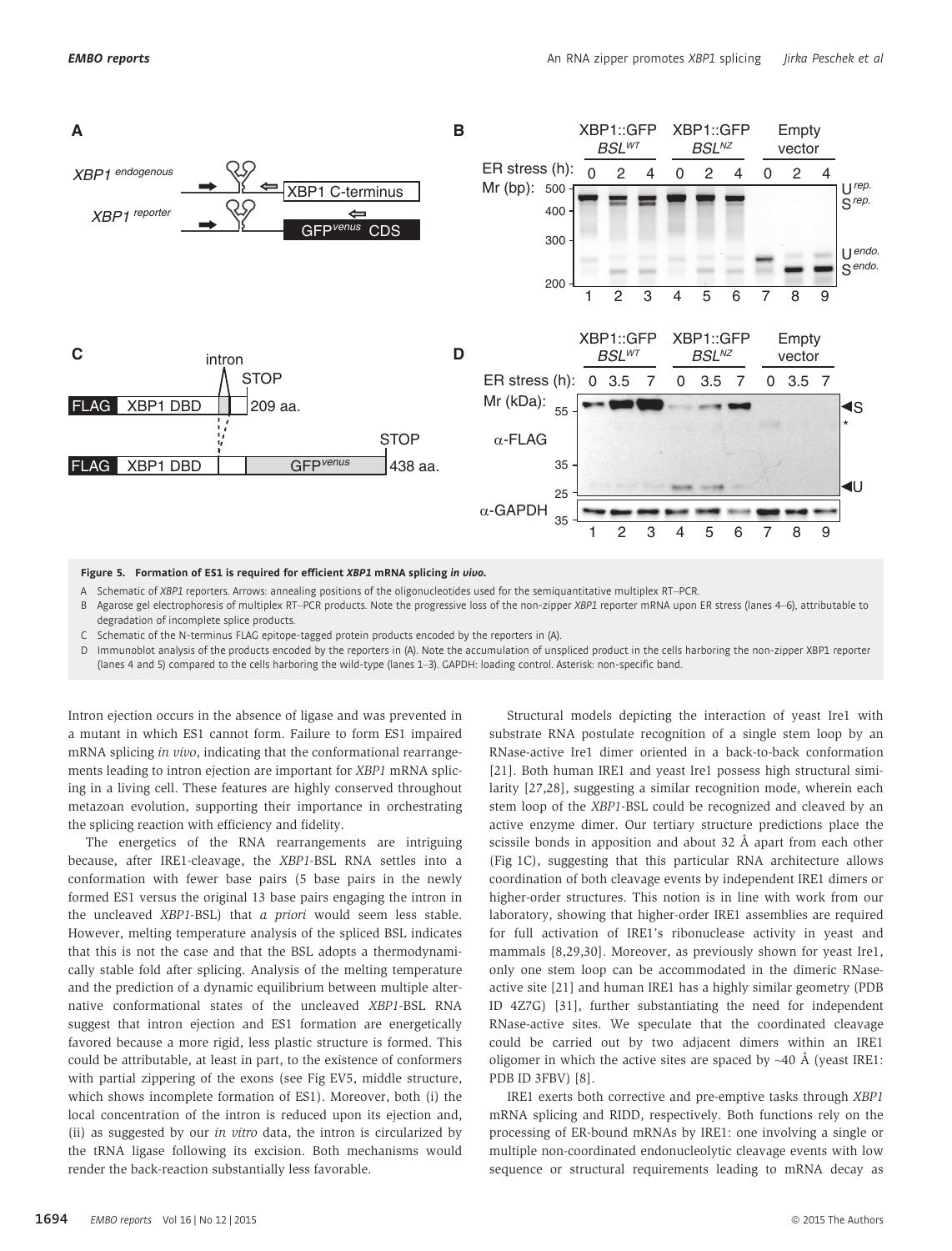occurs during RIDD, and the other requiring two precisely coordinated cleavage events that must present the correct substrate for the ligase to complete the XBP1 mRNA splicing reaction. Taken together, our data support the concept of an evolutionarily conserved structural RNA rearrangement that is hard-wired in XBP1 mRNA as a fundamentally important element to shunt XBP1 mRNA into the splicing pathway. This defines XBP1 mRNA not as a static, passive substrate but as an active and dynamic element instrumental to the metazoan UPR.

# Materials and Methods

## Computational analyses

Homologous sequences containing the XBP1 BSL structure (intron sequences plus upstream and downstream flanking ~20-mers) of 34 metazoans were retrieved from the National Center for Biotechnology Information (NCBI) using the Basic Local Alignment Search Tool (BLAST) [32] and assembled into a phylogenetically diverse list that includes vertebrates (mammals, birds, reptiles, amphibians and fishes), insects, and nematodes for multiple sequence alignment using the web-based program ClustalW (European Molecular Biology Laboratory, European Bioinformatics Institute) [33]. The intron–exon boundaries with the XBP1 BSL sequences were visually annotated by direct comparison to those in the XBP1 BSL of human origin. Secondary structure predictions of conserved BSL sequences were performed with the mFold web server (The RNA Institute, University at Albany, State University of New York) [34]. We chose the secondary structures with the highest free energies computed as the sum of free energies assigned to all the loops and base pair stacks as determined by mFold for subsequent analyses. Secondary structure-guided three-dimensional structure predictions were performed using the RNAComposer modeling server (Bioserver, Institute of Computing Science, Poznan University of Technology and the Institute of Bioorganic Chemistry, Polish Academy of Sciences) [35]. Parallel analysis of RNA structure (PARS) scores were computed for the transcript encoding unspliced XBP1 of human origin (Accession NM\_005080) as previously described [22,23] using the dataset in the Gene Expression Omnibus accession GSE50676. icSHAPE reactivities for mouse XBP1 mRNA were retrieved from the Gene Expression Omnibus accession GSE64169. The custom tracks (BigWig files) were uploaded into the University of California at Santa Cruz (UCSC) Genome browser (http://genome. ucsc.edu, and [36]) and displayed on the 2011 mouse genome assembly (UCSC mm10; Genome Reference Consortium GRCm38).

## Synthesis of short XBP1-BSL transcripts

Long sense and antisense oligonucleotides containing a minimal T7 RNA polymerase promoter (5'-TAATACGACTCACTATAGG-3') fused upstream of the sequence containing the XBP1 BSL of human origin (nucleotides 513–592 of NCBI Reference Sequence NM\_005080.3) and an RNA polymerase III terminator sequence (5'-TGGCTTTTT-3') of RNY4 of human origin (NCBI Reference Sequence NR\_004393.1) fused downstream of the XBP1 BSL sequence and harboring 5'-EcoRI and 3'-BamHI overhangs were

annealed and ligated into the cognate restriction sites of pUC19 (Invitrogen, Life Technologies). The resulting clone, pUC19-T7-hXBP1- BSL-Y4, was digested with BamHI, purified and used as a template for in vitro transcription reactions with T7 RNA polymerase using the HiScribe T7 high-yield RNA synthesis kit (New England Biolabs) following the manufacturer's recommendations. The transcribed RNA was purified by urea-polyacrylamide gel electrophoresis (urea– PAGE), and the RNA, recovered from gel fragments by the crushand-soak method, was precipitated with 300 mM NaOAc and 1 volume of isopropanol. No co-precipitants were employed. The precipitated RNA pellet was desalted by two washes with 70% icecold ethanol, air-dried and re-suspended in an appropriate volume of either nuclease-free water or RNA resuspension buffer (20 mM HEPES, 100 mM NaCl, 1 mM  $Mg(OAc)_{2})$ . Mutant XBP1 BSL probes were constructed by standard site-directed mutagenesis of the pUC19-T7-hXBP1-BSL-Y4 wild-type clone using mutagenic oligonucleotides and Phusion high-fidelity DNA polymerase (New England Biolabs). Mutant RNAs were transcribed in vitro and purified as described above.

#### RNA melting curves

Approximately 250–300 ng (for  $XBP1-BSL<sup>WT</sup>$  or  $XBP1-BSL<sup>NZ</sup>$ ) or 500 ng (for XBP1-BSL<sup>spliced</sup>) of in vitro transcribed RNAs was employed for melting curve analyses with 1× SYBR Gold nucleic acid stain (Invitrogen, Life Technologies) in 20 µl reactions using RNA resuspension buffer (20 mM HEPES, 100 mM NaCl, 1 mM  $Mg(OAc)_2$ ). The RNAs were heated to 90°C for 3 min and then cooled down to 25°C at a rate of 0.1°C/s. The RNAs were then melted in a CFX96 real-time PCR thermocyler (BioRad), and melting curve data points were taken every 0.5°C. To find the temperature of dissociation, the negative of the first derivative was plotted as a function of temperature.

#### Protein expression and purification

The cytosolic kinase/ribonuclease domain construct of IRE1-a (KR43) was expressed and purified as described previously [37].

The Chaetomium thermophilum tRNA ligase Trl1 (NCBI Entrez Gene ID: 18257519, CTHT\_0034810 tRNA ligase-like protein) was cloned from C. thermophilum cDNA into pET15b (EMD Millipore) using the restriction enzymes NdeI and EcoRV. Recombinant,  $His<sub>6</sub>$ tagged CtTrl1 was expressed in E. coli BL21-CodonPlus (DE3)-RIL (Agilent Technologies) and purified by  $Ni<sup>2+</sup>$  affinity chromatography using a HisTrap FF column (GE Healthcare Life Sciences), followed by size-exclusion chromatography using a HiLoad 16/60 Superdex200 pg column (GE Healthcare Life Sciences) in 20 mM Tris/HCl pH  $7.1$ , 300 mM NaCl, and 1 mM MgCl $_2$ .

Human archease constructs were cloned as described elsewhere [38]. His<sub>6</sub>-tagged archease was expressed in E. coli BL21-CodonPlus (DE3)-RIPL (Agilent Technologies) and purified by  $Ni<sup>2+</sup>$  affinity chromatography using a HisTrap FF column (GE Healthcare Life Sciences), followed by tag removal with thrombin (Sigma-Aldrich) and a final size-exclusion chromatography step using a HiLoad 16/ 60 Superdex200 pg column (GE Healthcare Life Sciences) in 25 mM Tris/HCl pH 7.5, 100 mM NaCl, 5% glycerol, and 1 mM TCEP. The human RTCB complex was immunoprecipitated from HEK293 cells expressing FLAG-RTCB as described elsewhere [38].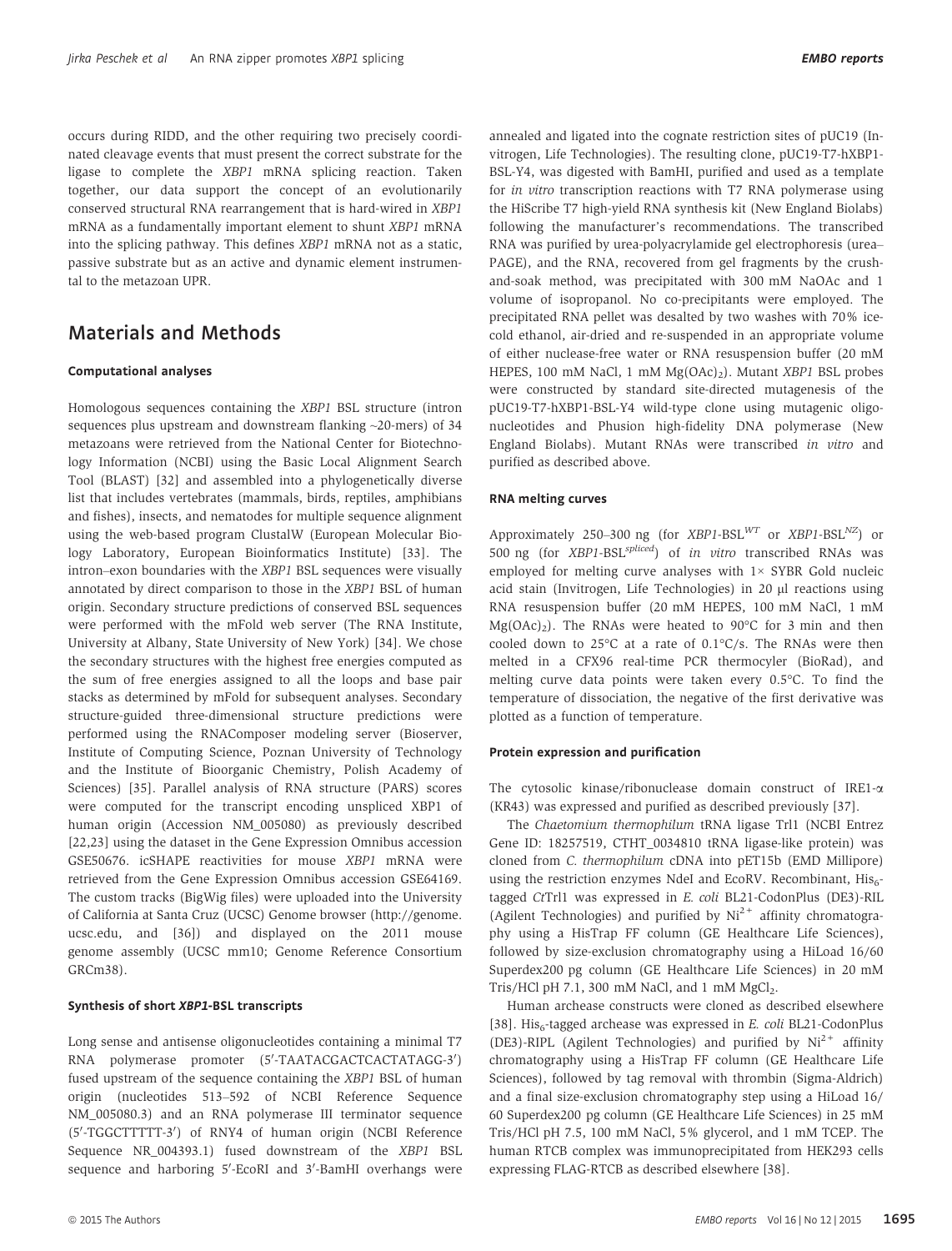All proteins were flash-frozen in liquid nitrogen directly after purification and kept at  $-80^{\circ}$ C.

## In vitro cleavage and splicing assays

In vitro transcribed, PAGE-purified, refolded RNAs (50 nM) were incubated with 0.5  $\mu$ M IRE1 $\alpha$ -KR43 for the indicated times in RNA cleavage buffer (20 mM HEPES pH 7.5, 70 mM NaCl, 2 mM  $Mg(OAc)<sub>2</sub>$ , 1 mM TCEP, and 5% glycerol). Stop solution (10 M urea, 0.1% SDS, 1 mM EDTA, 0.05% xylene cyanol, 0.05% bromophenol blue) was added at five-fold excess to stop the reactions followed by heating at 80°C for 3 min. The denatured samples were then loaded on 15% TBE–urea gels (Invitrogen, Life Technologies) and the gels stained with SYBR Gold nucleic acid stain (Invitrogen, Life Technologies).

For splicing assays, the cleavage reactions were performed as described above and subsequently stopped by addition of the IRE1 inhibitor 4µ8C (CAS No. 14003-96-4; Matrix Scientific, Cat. No. 037985) to a final concentration of 5  $\mu$ M. Ligation of the cleaved RNA was initiated with 500 nM CtTrl1 (1 mM ATP, 1 mM GTP) or mammalian RTCB complex (1:5 dilution of FLAG-RTCB eluate, 500 nM recombinant archease, 1 mM GTP, 250  $\mu$ M MnCl<sub>2</sub>). Reactions were analyzed by denaturing urea–PAGE (after addition of stop solution, as described above) or native PAGE (see next paragraph).

#### Native polyacrylamide gel electrophoresis

Cleavage and splicing reactions were carried out as described above, and the reaction products were loaded on 6% Tris-borate DNA retardation gels (Invitrogen, Life Technologies) using native RNA loading buffer (15% Ficoll w/v, 84% Tris-borate-EDTA (TBE), 0.5% bromophenol blue, 0.5% xylene cyanol). The gels were run in prechilled 0.5× TBE at 100 V (constant voltage) and 4°C for 100 min. The gels were subsequently stained with SYBR Gold nucleic acid stain (Invitrogen, Life Technologies) to visualize the RNA-containing complexes by ultraviolet trans-illumination.

#### Sequencing of splicing products

Splicing reactions using the  $XBP1-BSL<sup>WT</sup>$  RNA as a substrate were carried out and the samples separated in urea–PAGE gels as described in "In vitro cleavage and splicing assays". A control reaction for sequencing the unspliced RNA was set up aside with no IRE1 and no ligase. The RNAs of interest (unspliced and complete splice product) were then cut out from the gels and purified by the crush-and-soak method followed by precipitation. GlycoBlue (Ambion, Life Technologies) was added as a co-precipitant. The purified RNAs were resuspended in 20 µl of nuclease-free water, and 9 µl of the RNA solution was used for reverse transcription using Super-Script III (Invitrogen, Life Technologies) in 20 µl reactions following the manufacturer's recommendations. The oligonucleotide for reverse transcription was T7-hXBP1-Y4\_hyb\_M13R: 5′- GTCGTGA CTGGGAAAACGATCCAAAAAGCCAGT-3'. About 50% of the cDNA was the used as template for PCR amplification using Phusion highfidelity DNA polymerase (New England Biolabs) and oligonucleotides T7-hXBP1-F: 5′- TAATACGACTCACTATAGGGAGGCCA GTGGC-3' and T7-hXBP1-Y4 hyb M13R. The resulting PCR products were purified using DNA Clean & Concentrator-5 columns

(Zymo Research) and eluted in 12  $\mu$ l. The purified PCR products (2 ul) were cloned into pCRII-Blunt-TOPO (Invitrogen, Life Technologies) following the manufacturer's recommendations and transformed into competent DH5a E. coli. About 10 colonies from each transformation were sequenced using the Sanger method.

#### RNA structure determination using ribonuclease T1

Approximately 25–30 ng of in vitro transcribed RNAs were resuspended in RNA re-suspension buffer (20 mM HEPES, 100 mM NaCl, 1 mM Mg(OAc)<sub>2</sub>) and refolded. The RNAs were incubated with increasing concentrations of biochemistry grade RNase T1 (Ambion, Life Technologies) for 15 min at 20°C, and the reactions were immediately stopped with stop solution (10 M urea, 0.1% SDS, 1 mM EDTA, 0.05% xylene cyanol, 0.05% bromophenol blue) at 2-fold excess followed by heating at 80°C for 3 min. The denatured samples were loaded on 15% TBE–urea gels (Invitrogen, Life Technologies) and the gels stained with SYBR Gold nucleic acid stain (Invitrogen, Life Technologies). The final RNase T1 concentrations were (in  $U/\mu$ ) as follows: 0.1, 0.03, 0.01, 0.003, and 0.001. RNA ladders included a mixture of three PAGE-purified synthetic RNA oligonucleotides (a 31-mer, GE Healthcare Dharmacon Inc.; a 21-mer, Integrated DNA Technologies; and a 17-mer, Integrated DNA Technologies) or IRE1-cleaved  $XBP1-BSL<sup>WT</sup>$ .

#### Mammalian expression constructs and cell transfection

The coding sequence of an ER stress reporter construct consisting of an N-terminal FLAG epitope-tagged partial coding sequence of XBP1 of human origin containing the IRE1-cognate intron and the BSL structure, and fused to the venus variant of GFP (kind gift of Takao Iwawaki, RIKEN) [39], was used as a template to generate retroviral expression constructs containing both the wild-type XBP1-BSL and the non-zipper  $XBP1-BSL<sup>NZ</sup>$  mutant. The wild-type sequence was amplified by PCR using Phusion high-fidelity DNA polymerase (New England Biolabs) using oligonucleotides with 5'-XhoI and 3'-EcoRI engineered restriction sites. The resulting PCR product was cloned into the cognate sites of the mammalian expression vector pLPCX (Clontech). To generate the mutant XBP1-BSL<sup>NZ</sup> construct, a fusion PCR strategy was employed. Left and right arm PCR products were generated with mutagenic oligonucleotides. The arms were then fused in a second PCR employing the outermost oligonucleotides with 5'-XhoI and 3'-EcoRI engineered restriction sites. The resulting PCR product harboring the mutant XBP1-BSL<sup>NZ</sup>-GFP<sup>venus</sup> coding sequence was cloned into the cognate sites of the mammalian expression vector pLPCX (Clontech). HEK293T cells were transfected with 1 µg of either plasmid using Lipofectamine 2000 (Life Technologies) following the manufacturer's recommendations. The cells were diluted 1:3 24 h after transfection and re-seeded onto 6-well plates. After an additional 24 h, the cells were treated with the 200 nM of ER stress inducing agent thapsigargin (Sigma-Aldrich) for 2 or 4 h. The sequences of the oligonucleotides used are the following (restriction enzyme sites and mutant bases are underlined): XhoI-FLAG-Hs-XBP1-Fwd: 5'-ATTAATCTCGAGCCACCATGG ACTACAAGGACGACGAT-3'; GFP<sup>venus</sup>-EcoRI-Rev: 5'-GCCGGCGA ATTCTTACTTGTACAGCTCGT-3'; Hs-XBP1-BSL<sup>NZ</sup>-Sense: 5'-AGT GGCCGGGTCCAGAGAGTCCGCAGCACTCTCACTACGTGCACCT-3';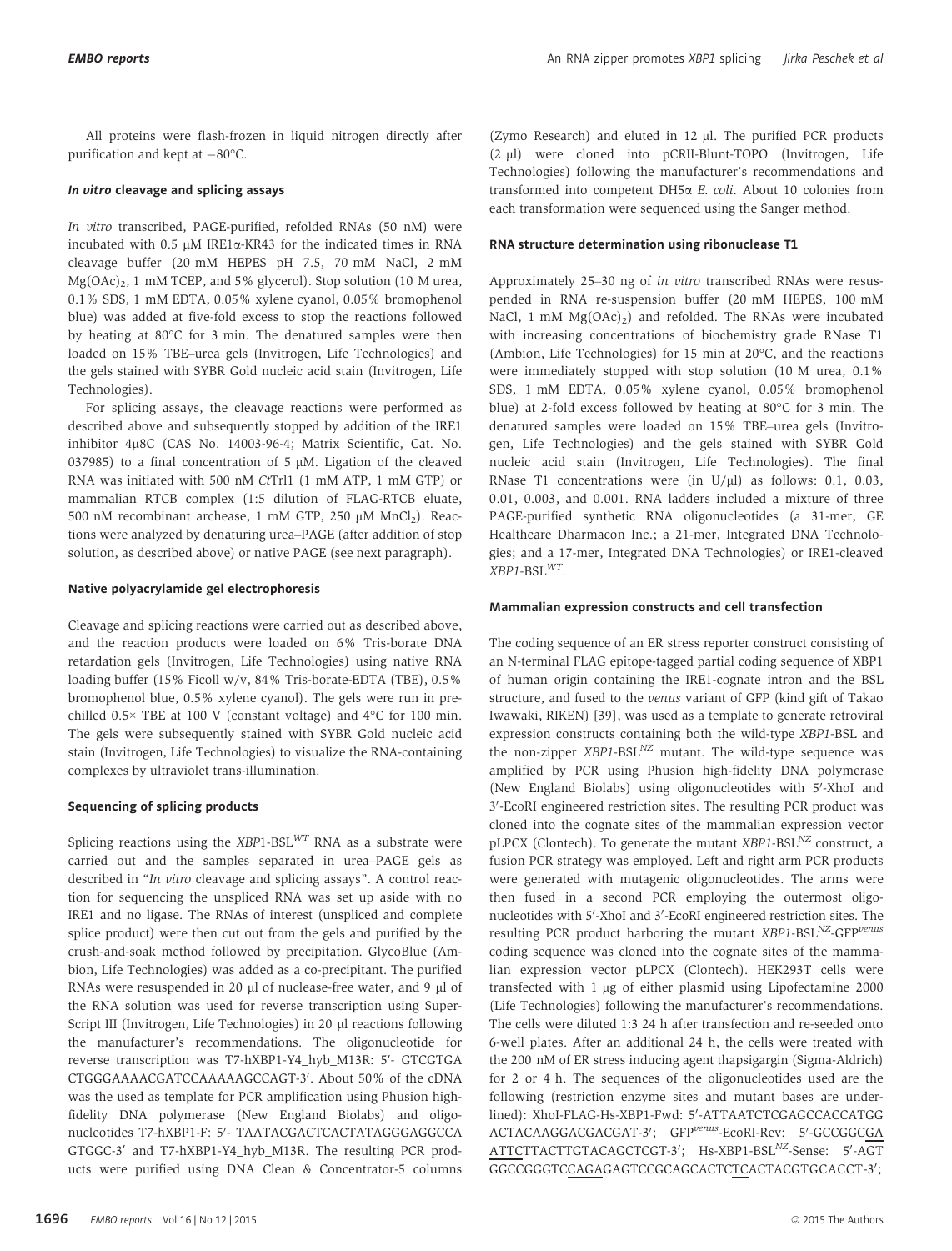and Hs-XBP1-BSL<sup>NZ</sup>-Antisense: 5'-AGGTGCACGTAGTGAGAGTGC TGCGGACTC<u>TCTG</u>GACCCGGCCACT-3'.

## cDNA generation and multiplex semi-quantitative PCR

Transfected cells exposed to DMSO or thapsigargin were collected in 1 ml of TRIzol reagent (Life Technologies), and total RNA was extracted following the manufacturer's recommendations. To generate cDNAs, 500 ng of total RNA were reverse transcribed using the SuperScript VILO system (Life Technologies) following the manufacturer's recommendations. The resulting 20 ul reverse transcription reactions were diluted to 200 µl with 10 mM Tris-HCl pH 8.2, and 1% of this dilution was used for multiplex semiquantitative PCR. The multiplex PCR was set up using  $1 \mu M$  of the common forward oligonucleotide and  $0.5 \mu M$  of each of the genespecific reverse oligonucleotide, 0.4 units of Taq DNA polymerase (Thermo Scientific), 0.2 mM of each dNTP, and 1.5 mM  $MgCl<sub>2</sub>$ , in a 20 µl reaction using the following buffer system: 75 mM Tris-HCl pH 8.8, 20 mM ( $NH<sub>4</sub>$ )SO<sub>4</sub>, and 0.01% Tween-20. The oligonucleotide sequences are the following: Hs\_XBP1\_Fwd: 5′-GGAGTT AAGACAGCGCTTGG-3′; Hs\_XBP1\_Rev: 5′-ACTGGGTCCAAGTTG TCCAG-3′; eGFP\_Rev: 5′-AAGTCGTGCTGCTTCATGTG-3′. PCR products were amplified for 28 cycles and resolved on 2.5% agarose gels (1:1 mixture of regular and low-melting point agarose) stained with ethidium bromide.

#### Immunoblotting

Total cell lysates were collected in SDS sample buffer (62.5 mM Tris pH 6.8, 10% glycerol, 2% SDS, 0.004% bromophenol blue). Lysates were sonicated for ~15 s to shear the genomic DNA. 2-mercaptoethanol was added to a final concentration of 5% to the lysates just prior to boiling and loading on SDS–PAGE gels. Proteins were separated by electrophoresis and transferred onto 2.0 um pore nitrocellulose membranes. The blocked membranes were probes with a mouse monoclonal anti-FLAG antibody (clone M2, Sigma-Aldrich F1804, 1:1,000) or an anti-GAPDH rabbit polyclonal antibody (Abcam ab9485, 1:2,000). Immunoreactive bands were detected using HRP-conjugated secondary antibodies (Amersham, GE Healthcare Life Sciences NA931, NA934, 1:5,000) and luminolbased enhanced chemiluminescence substrates (SuperSignal West Dura Extended Duration Substrate, Pierce, Life Technologies) and exposed to radiographic film or imaged directly in a digital gel imager (Chemidoc XRS+, BioRad). Digital images were automatically adjusted for contrast using the photo editor Adobe Photoshop (Adobe Systems).

Expanded View for this article is available online: http://embor.embopress.org

#### Acknowledgements

We are grateful to Javier Martinez for providing us with a FLAG-RTCB-expressing HEK293 cell line; Howard Y. Chang and Ryan A. Flynn for help with PARS/ icSHAPE data analysis; Voytek Okreglak for Chaetomium thermophilum cDNA and helpful advice; and Elif Karagöz, Silvia Ramundo, Weihan Li, Han Tran, and members of the Walter Laboratory for insightful discussions. This work was supported by a Long-Term Postdoctoral Fellowship by the Human Frontiers Science Program (JP), and an Irvington Postdoctoral Fellowship of the

Cancer Research Institute (DAA). PW is an Investigator of the Howard Hughes Medical Institute.

## Author contributions

JP and DAA performed experiments and analyzed data. ASM purified human IRE1-KR43 and helped with in vitro assays. JP, DAA, and PW designed the research and wrote the paper.

## Conflict of interest

The authors declare that they have no conflict of interest.

# References

- 1. Walter P, Ron D (2011) The unfolded protein response: from stress pathway to homeostatic regulation. Science 334: 1081-1086
- 2. Ron D, Walter P (2007) Signal integration in the endoplasmic reticulum unfolded protein response. Nat Rev Mol Cell Biol 8: 519 – 529
- 3. Haze K, Yoshida H, Yanagi H, Yura T, Mori K (1999) Mammalian transcription factor ATF6 is synthesized as a transmembrane protein and activated by proteolysis in response to endoplasmic reticulum stress. Mol Biol Cell 10: 3787 – 3799
- 4. Harding HP, Zhang Y, Ron D (1999) Protein translation and folding are coupled by an endoplasmic-reticulum-resident kinase. Nature 397:  $271 - 274$
- 5. Calfon M, Zeng H, Urano F, Till JH, Hubbard SR, Harding HP, Clark SG, Ron D (2002) IRE1 couples endoplasmic reticulum load to secretory capacity by processing the XBP-1 mRNA. Nature 415: 92 – 96
- 6. Shen X, Ellis RE, Lee K, Liu C-Y, Yang K, Solomon A, Yoshida H, Morimoto R, Kurnit DM, Mori K et al (2001) Complementary signaling pathways regulate the unfolded protein response and are required for C. elegans development. Cell 107: 893 – 903
- 7. Yoshida H, Matsui T, Yamamoto A, Okada T, Mori K (2001) XBP1 mRNA is induced by ATF6 and spliced by IRE1 in response to ER stress to produce a highly active transcription factor. Cell 107: 881 – 891
- 8. Korennykh AV, Egea PF, Korostelev AA, Finer-Moore J, Zhang C, Shokat KM, Stroud RM, Walter P (2009) The unfolded protein response signals through high-order assembly of Ire1. Nature 457: 687 – 693
- 9. Korennykh A, Walter P (2012) Structural basis of the unfolded protein response. Annu Rev Cell Dev Biol 28: 251 – 277
- 10. Kawahara T, Yanagi H, Yura T, Mori K (1998) Unconventional splicing of HAC1/ERN4 mRNA required for the unfolded protein response sequence-specific and non-sequential cleavage of the splice sites. J Biol Chem 273: 1802 – 1807
- 11. Cox JS, Walter P (1996) A novel mechanism for regulating activity of a transcription factor that controls the unfolded protein response. Cell 87:  $391 - 404$
- 12. Sidrauski C, Cox JS, Walter P (1996) tRNA ligase is required for regulated mRNA splicing in the unfolded protein response. Cell 87:  $405 - 413$
- 13. Jurkin J, Henkel T, Nielsen AF, Minnich M, Popow J, Kaufmann T, Heindl K, Hoffmann T, Busslinger M, Martinez J (2014) The mammalian tRNA ligase complex mediates splicing of XBP1 mRNA and controls antibody secretion in plasma cells. EMBO / 33: 2922 - 2936
- 14. Kosmaczewski SG, Edwards TJ, Han SM, Eckwahl MJ, Meyer BI, Peach S, Hesselberth JR, Wolin SL, Hammarlund M (2014) The RtcB RNA ligase is an essential component of the metazoan unfolded protein response. EMBO Rep 15: 1278 – 1285